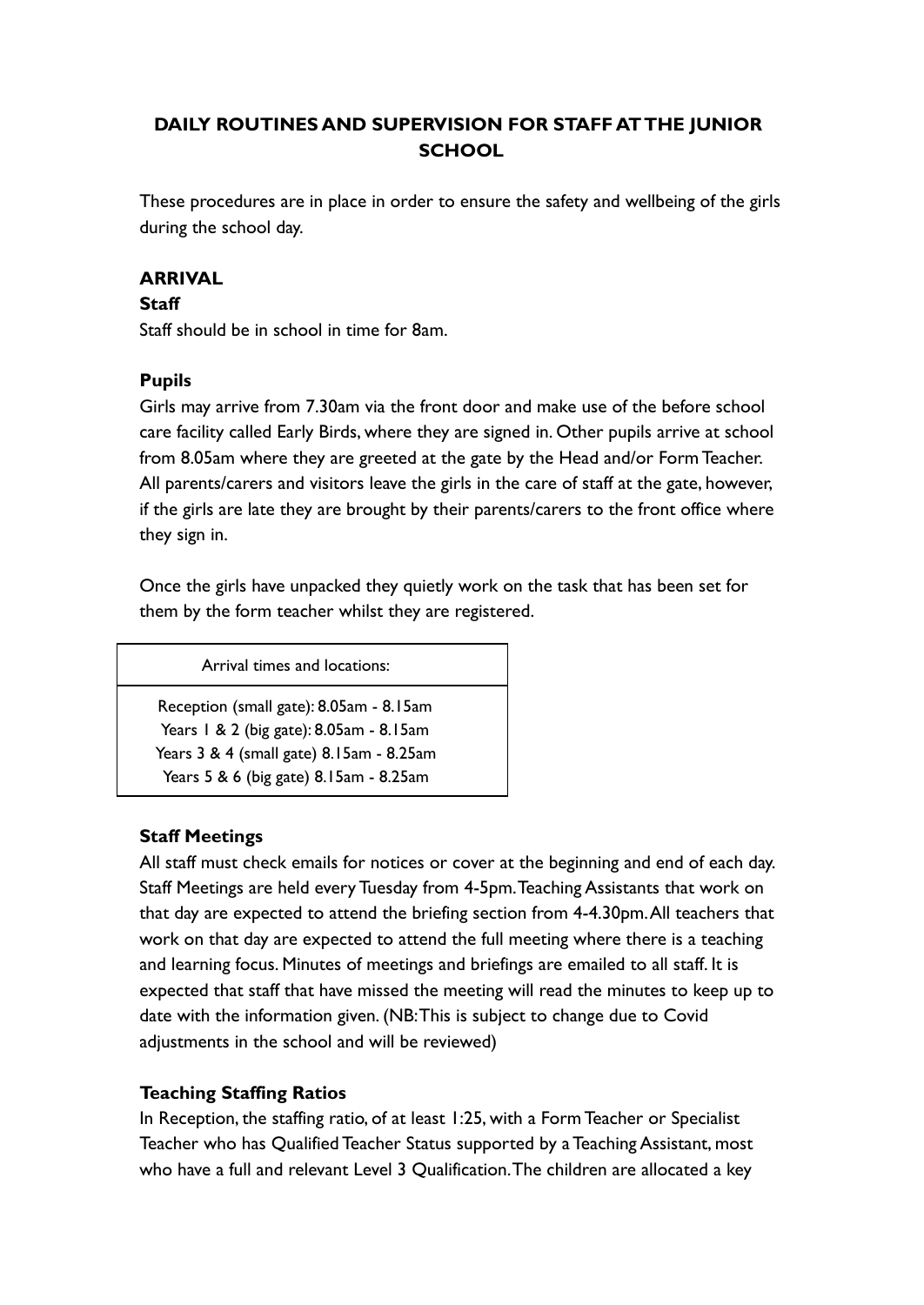person, who is their Form Teacher that ensures that the child's care is tailored to meet her needs.

In Key Stage 1 and 2, the staffing ratio is at least 1:25 with a Form Teacher Specialist Teacher who has Qualified Teacher Status supported by a Teaching Assistant in some lessons.

Specialist Teachers are also supported by Teaching Assistants as appropriate and there is a PE Assistant who supports PE lessons.

# **LUNCH & BREAK TIMES**

| <b>Breaktimes</b>           | <b>Lunchtimes</b>           |
|-----------------------------|-----------------------------|
| EY & KSI: 10.00am - 10.30am | EY & KSI: 11.30am - 12.30pm |
| KS2: 10.30am - 11.00am      | KS2: 12.30pm - 13.30pm      |

In order to ensure the safety and welfare of the girls, a number of procedures have been put in place.There are always 2 staff members on duty outside who supervise morning and lunch breaks.We have a Welfare Assistant who supports the other staff with First Aid and the wellbeing of pupils.

In the playground the member of staff on duty should:

- arrive in the playground promptly as the children are sent out.
- have the first aid bag to hand, and be wearing a high viz jacket.
- patrol the playground to make sure that all the children are playing safely.
- administer first aid to anyone who needs it and follow the guidelines for health and safety in the playground, completing, as appropriate, the First Aid forms, the head bumps forms and the EYFS accidents forms (for with Reception children) (see Section 7 Head Bumps and First Aid).
- ensure that the children ask permission to go inside to the toilet or fetch something from the cloakrooms and not remain inside for any length of time.
- Support the children in taking out the equipment at lunch time.
- Ensuring no food is taken on the MUGA
- blow the whistle promptly at the end of break and lunch and supervise an orderly line up and entrance into school.

For safety and environmental reasons girls should:

- walk sensibly straight into school at the end of breaks and lunch.
- not run across the flowerbeds.
- not climb on the walls or raised flower beds.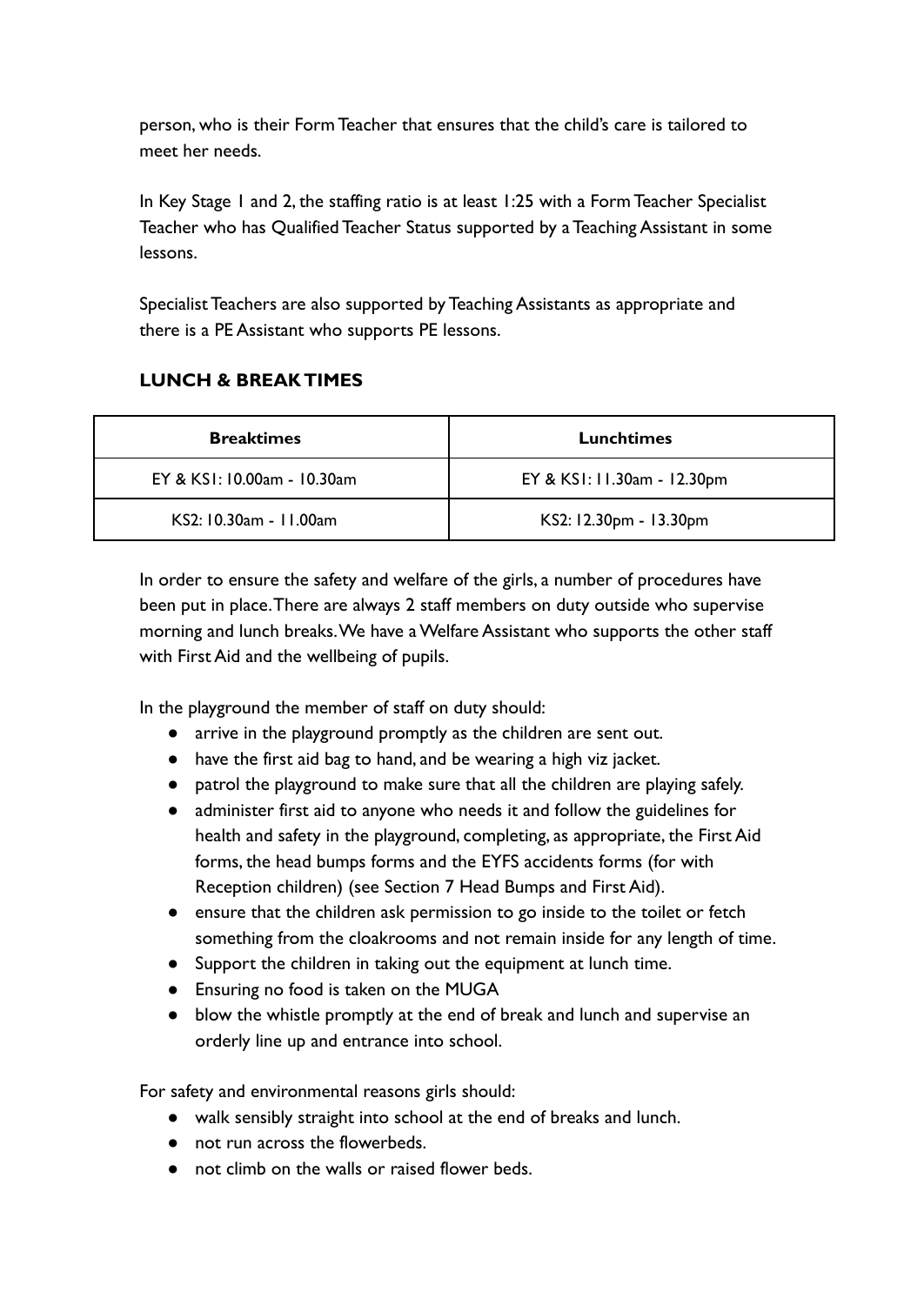- not stand on the swings or go within the roped off area until it is their turn.
- not leave stones on the tarmac.

Everyone should be encouraged to look after the garden and the planting.

At the end of morning break, the teacher on duty blows their whistle and the girls in the Key Stage line up in the playground in alphabetical order in their classes.A 'gem' is awarded to the class that has lined up best.The girls line up and are collected by their teachers.

### **Lunchtime**

The girls eat lunch in rolling sittings commencing with Reception at 11.30am.Years 1 and 2 follow and so on. In the Dining Room, the girls are supervised by a member of staff.They are encouraged to select a healthy meal from the wide variety of hot and cold food available.All the food must be consumed sitting at the tables. In KS2 there is a rota to ensure Y6 are not always the last to eat.

### **Wet Break**

When it rains the children stay in their designated classrooms unless other arrangements are made at the discretion of the staff on duty.The staff follow the 'Inclement Weather' rota to ensure everyone has a break and all pupils are supervised.

The children are grouped together as follows:

| <b>Classes</b> | Room                   |
|----------------|------------------------|
| Reception      | <b>Reception Rooms</b> |
| Year I         | Year I Rooms           |
| Year 2         | Year 2 Rooms           |
| Year 3         | Year 3 Rooms           |
| Year 4         | Year 4 Rooms           |
| Year 5         | Year 5 Room            |
| Year 6         | Year 6 Rooms           |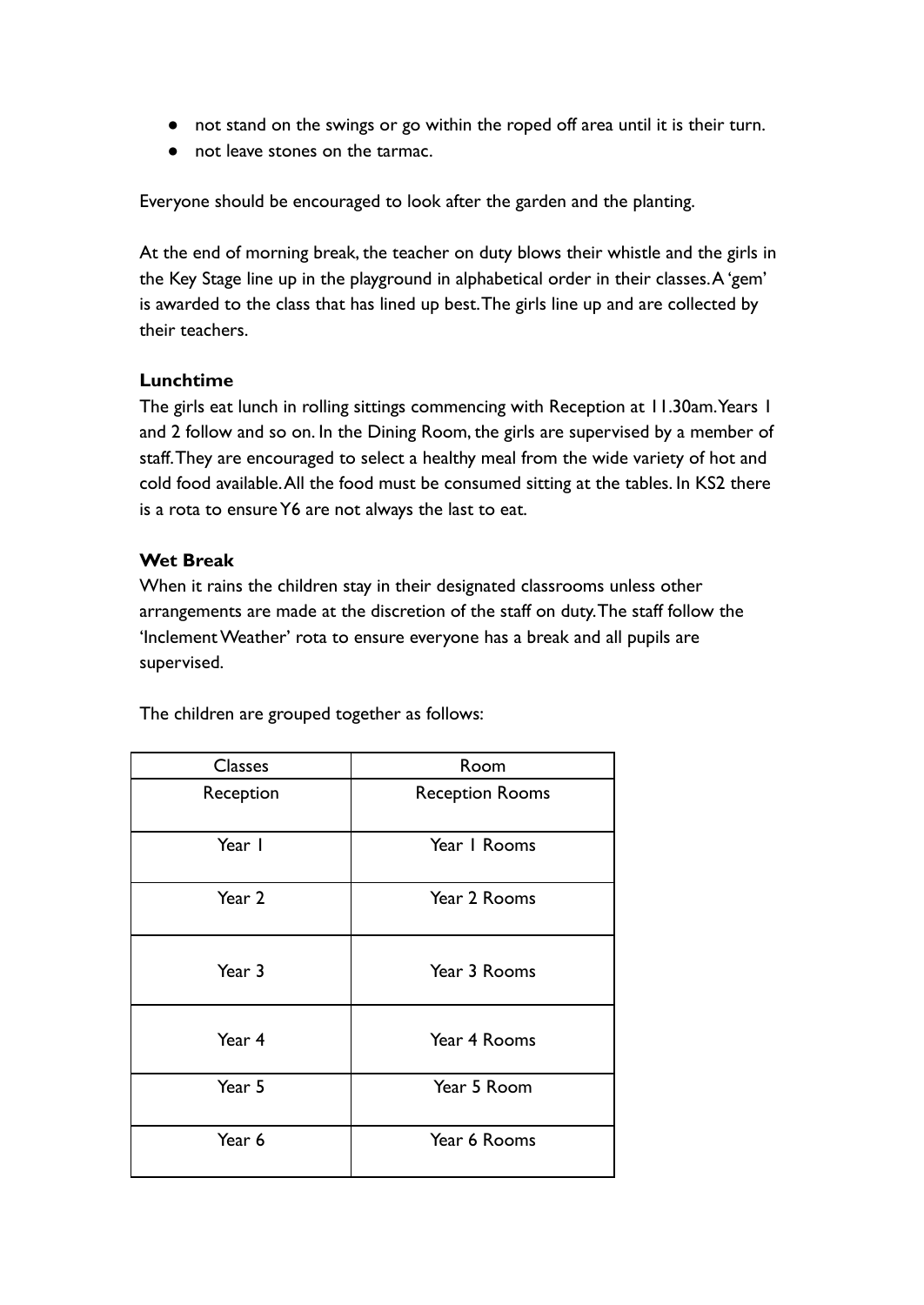### **Afternoon registration**

After lunch break, children return to their classes where the Form Teachers take the register at 12.30pm (KS1) or 1.30pm (KS2).

### **The End of The School Day**

End of day times and collection points:

| End of day (Monday - Thursday)                                               | End of day (Friday)                                                          |
|------------------------------------------------------------------------------|------------------------------------------------------------------------------|
| Reception (big gate): 3.00pm - 3.10pm                                        | Reception (big gate): 2.50pm - 3.00pm                                        |
| Years I (small gate): 3.10pm - 3.20pm                                        | Years I (small gate): 3.00pm - 3.10pm                                        |
| Year 2 (big gate): 3.10pm - 3.20pm                                           | Year 2 (big gate): 3.00pm - 3.10pm                                           |
| Years 3 (small gate): 3.30pm - 3.35pm                                        | Years 3 (small gate): 3.20pm - 3.25pm                                        |
| Year 4 (big gate): 3.30pm - 3.35pm                                           | Year 4 (big gate): 3.20pm - 3.25pm                                           |
| Years 5 (small gate): 3.35pm - 3.40pm<br>Years 6 (big gate): 3.35pm - 3.40pm | Years 5 (small gate): 3.25pm - 3.30pm<br>Years 6 (big gate): 3.25pm - 3.30pm |

At the end of the day pupils are escorted to the courtyard or small gate.They shake hands with the teacher and are then dismissed individually.The teacher must ensure that each child goes home with either her own parent or an adult specified in the collection arrangements. Children are not released to anybody without prior notice from parents. For any child that is not collected, they are to wait in Mini Owls or Late Owls where the 'Pupils Not Collected from School Policy' is followed.

### **Clubs**

There is extensive club provision at the Junior School provided by internal and external staff. Children waiting for their club wait in Fairseat Hall where they receive a snack.

| Internal clubs                                    | <b>External clubs</b>                                                                                         |
|---------------------------------------------------|---------------------------------------------------------------------------------------------------------------|
| EY & KSI: 3.30pm - 4.00pm<br>KS2: 3.45pm - 4.15pm | EY & KSI: Times vary, ranging from 3.00pm to 3.30pm<br>start.<br>KS2: Start at 4.15pm with varying end times. |

The staffing ratios for clubs in EY/KS1 are at least 1:25 and in KS2 1:30 for teachers, and 1:15 for teaching assistants in all Key Stages.All clubs with Early Years children have a member of staff with Qualified Teacher Status. Children are dismissed from the front gate.Any child not collected attends Late Owls and where if they are not signed up the 'Pupil not collected from School' policy is followed.